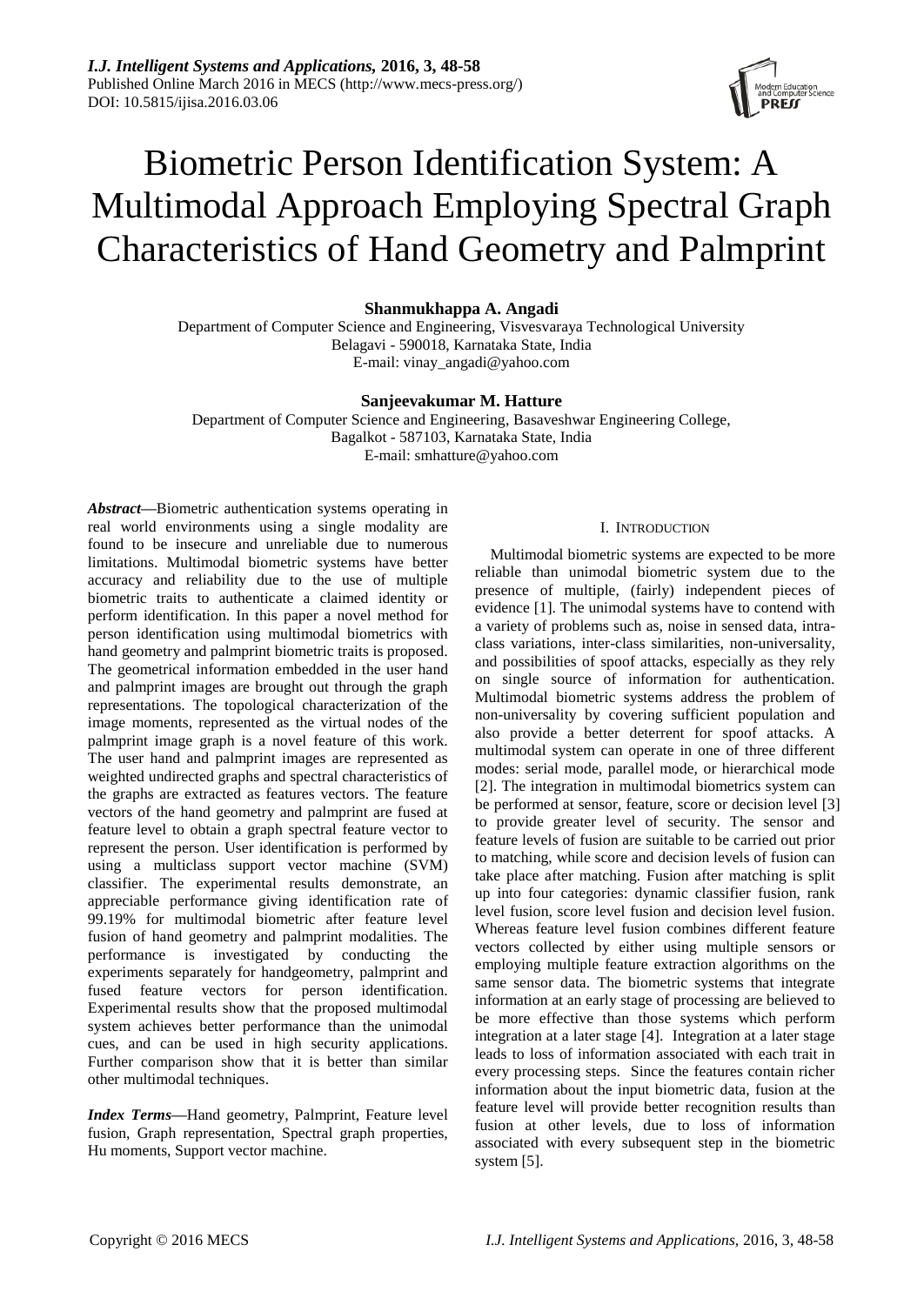Graph theoretic techniques have been widely used in biometric applications mainly for biometric trait representation [6,7]. In graph-based representation, graphs are used to describe the topological structure of biometric pattern. The characteristics naturally associated with the graphs are known as graph spectra or spectral graph properties [8] and are not much explored in biometric systems, reported. The spectral graph properties of biometric images can be matched for user identification/verification.

In the proposed multimodal biometric system, features of hand geometry and palmprint biometrics traits are represented as spectral graph properties and integrated using feature level fusion. These traits have been selected because of their robustness and ease of capture. An individual's hand-geometry does not significantly change after a certain age as the bone structure remains constant beyond a certain growth period. Palmprint characteristics remain unique and stable, further they can be easily acquired. The characteristics of palmprint that include geometrical features, line features, delta, minutiae points etc, are easily obtained and can be efficiently represented. In this work, a novel graph theoretic approach to multimodal biometric system using hand geometry and palmprint biometrics traits is presented. A virtual multimodal biometric(i.e. chimeric) database is constructed for 144 users by augmenting the peg-free hand images from GPDS150 hand database and palmprint images from PolyU palmprint database. Hence, the virtual multimodal biometric database contains 2880 images by selecting 10 peg-free right hand images and 10 right hand palmprint images from each user. The pegfree hand image and palmprint image of each user is represented as a separate weighted undirected graph.

The hand contour is traced to locate 12 nodes on hand image and is represented as weighted undirected complete connected graph. The geometrical information embedded in the hand image is explored using the graph characteristics. Further, in-order to represent the palmprint image as weighted undirected graph, the palmprint image is partitioned in to four sub-zones, covering the principal lines in each zone. The centroid value for each zone is computed and located as a node. Seven Hu invariant moments are computed from each sub-zone and represented as seven virtual nodes. A palmprint image is represented as weighted undirected graph using 11 nodes i.e. four centroids and seven virtual nodes representing Hu invariant moments. This topological characterization to the image moments representing the virtual nodes of the palmprint image graph is a novel feature of this work. The weighted adjacency matrix of a graph is formulated by calculating the euclidean distance between the centroids, and using Hu invariant moments to represent the other edge weights. The principal eigenvector features are extracted from weight adjacency matrix associated with both hand image and palmprint image graphs. The feature vectors extracted from hand and palmprint images are combined to construct the multimodal feature vector. Finally, spectral characteristics of the graphs are used to construct

multiclass support vector machine classifier for person identification.

The experimental result show that, feature level fusion of spectral characteristics of hand and palmprint graphs achieves identification rate of 99.19% for 144 user's. Further, for the sake of comparison, experimentation for unimodal biometric systems are also conducted separately for graph representations of hand and palmprint traits. The identification rate achieved for unimodal biometric system, of hand geometry trait is 93.23% and for palmprint trait an identification rate of 98.34% is achieved. This shows fusion of graph spectral characteristics of hand and palmprint at the feature level will provide better recognition rate. The performance comparison of the proposed method with similar other methods brings out its robustness.

The rest of the paper is organized into four sections: section II reviews the developments in fusion strategies and multimodal biometric technology. The proposed model of multimodal biometric system using hand geometry and palmprint is described in section III. The experimental results and analysis are given in section IV. The section V concludes the work and lists the future directions.

# II. REVIEW OF RELATED WORK

Researchers have examined various fusion rules in multimodal biometrics systems and have reported that the fusion increases accuracy. Feature level fusion is accomplished by concatenating two or more compatible feature sets. The multimodal biometrics systems developed by employing feature level fusion of multiple biometric traits provided promising results in the verification and identification process.The information embedded in the different biometric traits are extracted and combined in feature level fusion. The feature level fusion is employed in either concatenation (serial) or parallel mode [9]. A few state of the art approaches that have been proposed in the literature for multimodal biometrics with feature level fusion are summarized here. The Curvelet-PCA features from fingerprint, face and off-line signature traits are combined for person identification. For 40 users, genuine acceptance rate (GAR) of 97.15% is obtained using SVM classifier in[10]. Local statistical features from the DCT coefficients obtained from the pre-defined blocks of face, palmprint and palm vein modalities are fused and a GAR of 100% is achieved for 100 users [11]. Fingerprint and iris code are combined using fuzzy vault classifier and it is shown that uncorrelated features when combined gives best possible equal error rate (EER) [12]. Further, directional features from face and fingerprint modalities are extracted by utilizing Gabor filter bank with two scales and eight orientations and recognition accuracy up to 99.25% is achieved[13]. The fingerprint and palmprint image features are extracted using Modified Gabor filter and an accuracy of 80% is obtained using euclidean distance metric for 40 users[14]. Hand geometry is characterized with 23 features by measuring the length,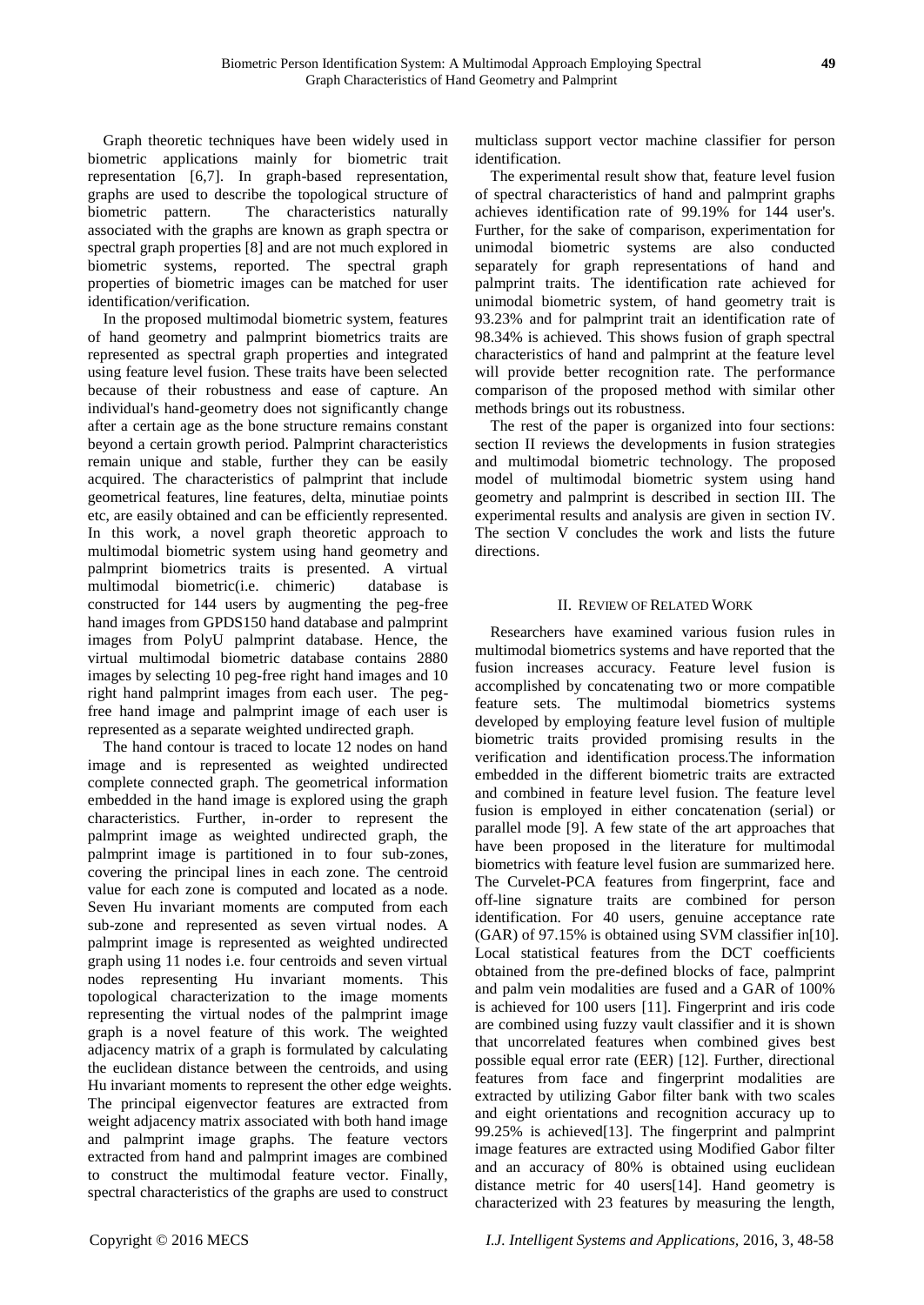width and shape of the hand (solidity, eccentrity and extent). The palmprint is characterized with 144 DCT coefficients. The fusion of 75 most important characteristics is conducted [15]. The finger widths and lengths features of hand geometry and the Gabor features from palmprint are fused and an accuracy of 94.70% is obtained for 50 users using hamming distance metric[16]. The perimeter and chain code features of hand geometry are combined with the chain code features of palmprint and the user is recognized by means of dynamic time warping method<sup>[17]</sup>. Accelerated segment test (FAST) features of handgeometry and region properties of the palmprint are integrated in [18]. A new feature fusion method adopting the idea of canonical correlation analysis (CCA) is proposed in [19].A summary of multimodal biometrics system developed by feature level fusion [10-18] are depicted in Table 1.

| <b>Traits Used</b>                          | <b>Description of Features</b>                                                                        | <b>Classifier</b>                             | <b>Accuracy and</b><br><b>No. of Users</b> |                                           |  |  |  |
|---------------------------------------------|-------------------------------------------------------------------------------------------------------|-----------------------------------------------|--------------------------------------------|-------------------------------------------|--|--|--|
| Fingerprint, Face and<br>Off-line signature | Curvelet-PCA features                                                                                 | <b>SVM</b>                                    | 97.15%<br>$(40$ Users)                     | Karki Maya et al., [10],<br>2013.         |  |  |  |
| Face, Palmprint and<br>Palm vein            | Local statistical features from the DCT<br>Euclidean distance<br>coefficient<br>metric                |                                               | 100\%<br>$(100$ users)                     | Gupta Aditya et al.,<br>$[11]$ , 2014.    |  |  |  |
| Fingerprint and Iris                        | Fingerprint Code and Iris Code                                                                        | 98.20%<br><b>Fuzzy Vault</b><br>$(160$ users) |                                            | Nandakumar K. et al.,<br>$[12]$ , 2008.   |  |  |  |
| Face and Fingerprint                        | Hellinger<br>99.25%<br>Directional features<br>& Canberra<br>$(40$ Users)<br>distance metric          |                                               | Deshmukh A et al., [13],<br>2013.          |                                           |  |  |  |
| Fingerprint and<br>Palmprint                | Modified Gabor features                                                                               | Euclidean distance<br>metric                  | 80%<br>$(40$ Users)                        | Mhaske et al., $[14]$ ,<br>2013.          |  |  |  |
| Handgeometry and<br>Palmprint               | Geometrical features of handgeometry<br>and DCT coefficients from palmprint                           | Bayes, K-NN, SVM<br>and ANN                   | 98%<br>$(100$ users)                       | Ajay Kumar et al., [15],<br>2006.         |  |  |  |
| Handgeometry and<br>Palmprint               | Geometrical features of hand geometry<br>and the Gabor features from palmprint                        | Hamming distance<br>metric                    | 94.70%<br>$(50$ Users)                     | Han C., [16], 2004.                       |  |  |  |
| Handgeometry and<br>Palmprint               | Perimeter and chain code features from<br>handgeometry and Chain code features<br>of palmprint        |                                               | 89%<br>$(50$ Users)                        | Dewi Yanti Liliana et<br>al., [17], 2012. |  |  |  |
| Handgeometry and<br>Palmprint               | Accelerated segment test (FAST)<br>features of handgeometry and Region<br>properties of the palmprint | <b>Distance Metrics</b>                       | 93.75%<br>$(07$ Users)                     | Swapnali G. et al., [18],<br>2014.        |  |  |  |

Table 1. Multimodal Biometrics Systems Using Feature Level Fusion

In the literature several challenges are reported by researchers in developing unimodal biometrics systems. Some of the challenges are non-universality, noisy sensor data, large intra-user variations and susceptibility to spoof attacks, which reduce the accuracy of the system [20]. Multiple biometric features have been used to increase the performance of authentication systems. Hence, there is a scope to explore new methods to minimize the limitations of unimodal biometric system by combining the characteristics of different biometric modalities to provide better security and authentication and also to reduce the feature acquisition cost. Since, the handgeometry and palmprint traits are robust and can be easily acquired using a single scanner; they are employed in the proposed multimodal biometric system. The description of the proposed methodology is given in the next section.

## III. USER IDENTIFICATION SYSTEM USING FEATURE LEVEL FUSION OF HAND-GEOMETRY AND PALMPRINT **TRAITS**

The steps involved in proposed multimodal biometrics system using peg-free hand geometry and palmprint traits is shown in Fig. 1. The features are extracted independently from both the traits. The hand geometry features are extracted after performing image preprocessing, hand segmentation and graph

representation of hand images. The palmprint images are passed through image preprocessing, zoning and Hu moment extraction and graph representation modules before feature extraction. The extracted features namely the spectral features of graph representation from hand geometry and palmprint images are fused together to construct the single multimodal biometric template. Finally, the identification is done with the help of multiclass support vector machine classifier.

In proposed methodology for user identification using multimodal biometrics system, the right hand image from GPDS150 hand database and right hand palmprint images from PolyU palmprint database are used to construct an artificial database. The hand images and palmprint images are preprocessed to remove the noise. The noise free gray scale hand and palmprint images are converted into binary image. Further, both the hand and palmprint images are segmented from the background of binary image to derive a single pixel wide contours using canny edge detection. By tracing the hand contour 12 nodes are located on hand image that form the nodes of a graph representation for hand geometry. The graph is represented as adjacency matrix, which is further processed to extract the eigen values/eigen vectors providing the spectral characteristics of the graph.

The palmprint contour is traced to establish the new coordinate values for locating the region of interest (ROI). Only the principal lines are extracted from the ROI of the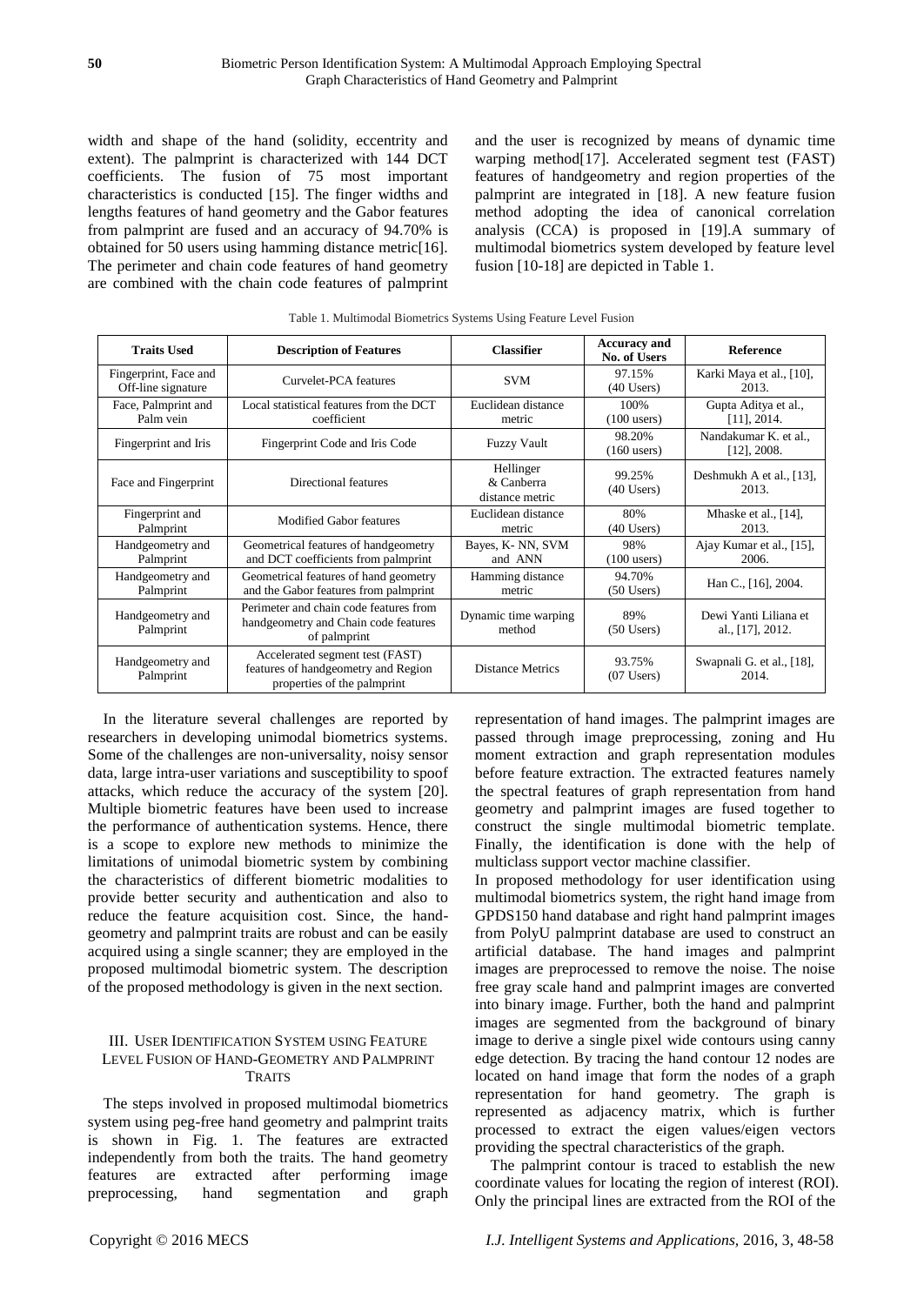palmprint image using morphological operations. Further, the ROI containing the principal lines of the palmprint image is divided into four zones covering the principal lines in each zone. The seven Hu invariant moments are computed for every zone to indicate the characteristics of the major lines in zones. Further, the geometric centroid value of each zone and the euclidean distance between the centroids are computed. A palmprint image is represented as graph using 11 nodes i.e. four centroids and seven nodes virtually representing Hu invariant moments. The graphs is represented as an adjacency matrix and further processed to extract graph spectral properties. Finally, to generate a single multimodal biometric template with feature level fusion the spectral properties from the weight adjacency matrix representations of both the hand geometry graph and the palmprint graph are extracted and fused (i.e. concatenated) nd stored in knowledgebase. The knowledgebase is used to train multiclass support vector machine classifier. Finally, the user is identified by using the SVM classifier which uses the fused multimodal feature vector. The detailed description of each module of the proposed multimodal biometrics system is presented in the following subsections.



Fig.1. Steps involved in Multimodal biometrics using hand geometry and palmprint traits.

## *A. Database Description*

Image acquisition and preparation is the first step in development of any biometrics system. The proposed multimodal biometrics system uses a virtual multimodal biometric (i.e. chimeric) database for performance testing. The virtual multimodal biometric database contains 2880 images, which is constructed for 144 users by selecting 10 peg-free right hand images and 10 right hand palmprint images from each user by augmenting the images from General Primary Data Sources(GPDS150) hand database [21] and Hong Kong Polytechnic University (PolyU) palmprint database [22] respectively. The hand images of GPDS150 hand database also contain the palm area, but the principal line information in the palmprint is not properly visible due to the low resolution and distortions produced by the contact surface. Hence, the palmprint images of PolyU palmprint database is combined with GPDS150 hand database to construct the virtual multimodal biometric (i.e. chimeric) database. The sample images of virtual multimodal hand and palmprint database are shown in Fig. 2. These images are preprocessed separately for further operations as explained in next subsection.

#### *B. Image Preprocessing*

The hand and palmprint images are preprocessed separately in order to prepare for feature extraction. The detailed description of each preprocessing step is presented in the following subsections.



Fig.2. Sample Images of Virtual Multimodal Hand and Palmprint Database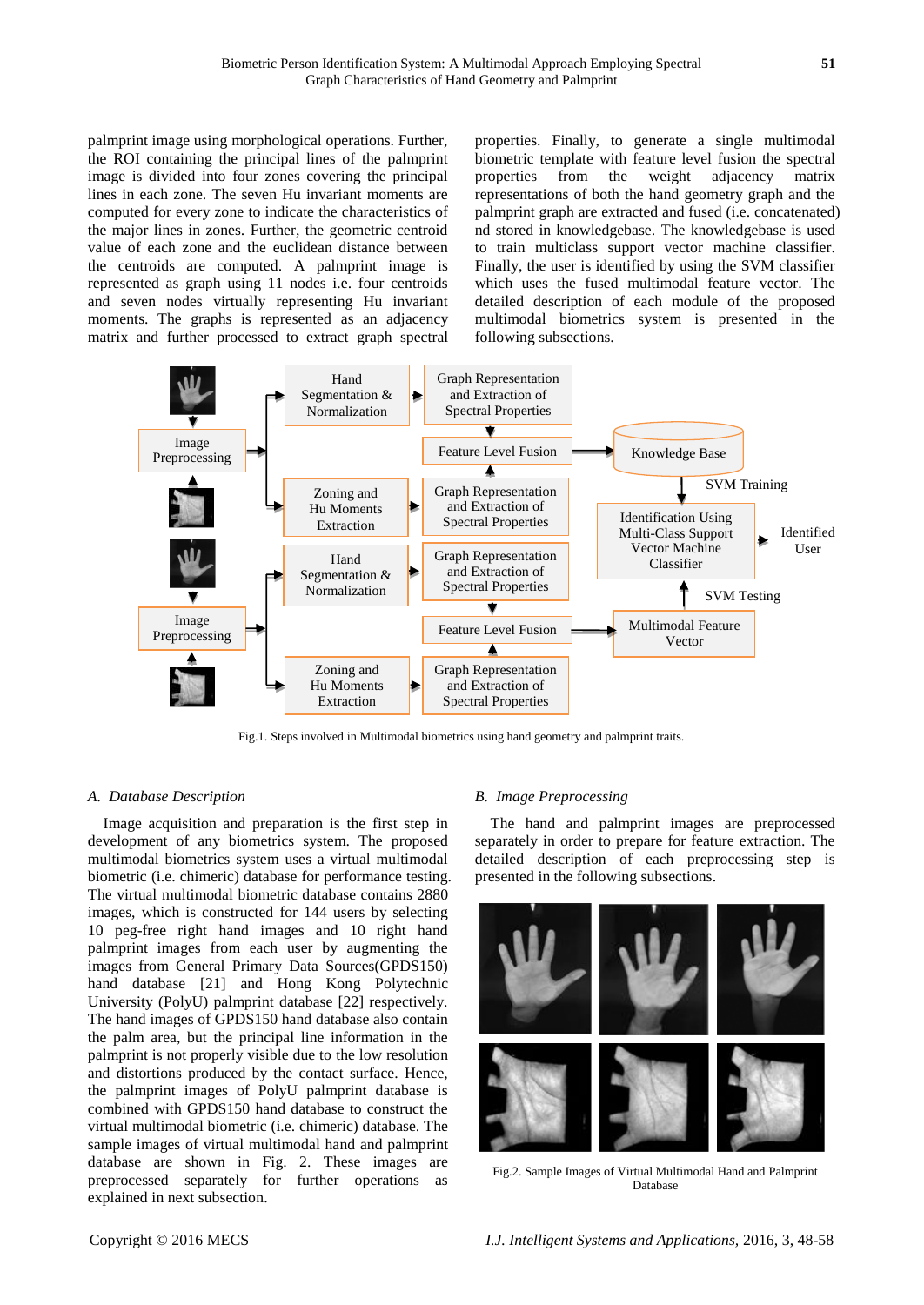### *1) Hand Image Preprocessing*

Firstly the additive noise from hand image is removed using the wiener adaptive filter as it preserve edges and other high-frequency components. A binarized hand image is obtained from preprocessed gray level hand image using Otsu's auto-thresholding method [23]. A binary image produced by thresholding suffers from small gaps and isolated pixels. A morphological filter is employed to fill-in all small gaps to blacken the isolated white pixels and to reduce the blurring of edges. In order to derive a single pixel wide contour from the processed binary image, canny edge detection technique is used, which localizes pixel intensity transitions. Since the portion above the wrist is required for the hand geometry analysis, the tip of the middle finger and wrist are identified from the hand contour to segment and normalize the portion above the wrist. Further, the normalized hand images were scaled down four times for better performance in terms of speed. The resulting hand images after preprocessing steps are shown in Fig. 3.



Fig.3. (a) Preprocessed hand image (b) Binarized hand image (c) Normalized hand image

# *2) Palmprint Image Preprocessing and Zoning*

In order to extract principal line features from the palmprint images, they are preprocessed. The steps involved in preprocessing are additive noise removal from palmprint image, binarization, contour extraction, key point detection and establishing the new coordinate values for locating the area of region of interest (ROI). The preprocessing steps employed for hand image i.e. additive noise removal, binarization and contour extraction, are also carried for palmprint image. Further, a new coordinate system is setup to align palmprint images and to segment a ROI of palmprint image with a size of 128 x 128 pixel resolution, for feature extraction. Two key points are located to establish the coordinate values by tracing the contour image using eight-connected component technique. The key point K1 with coordinate values x1 and y1 is located between index finger and middle finger. Similarly, the key point K2 with coordinate values x2 and y2 is located between little finger and ring finger. Further, the midpoint is computed using the average of pixel locations of key points K1

and K2. The midpoint is used to establish the coordinate values for locating the central part of the palmprint i.e. area of region of interest (ROI) and to extract the reliable features. Further, the area of region of interest (ROI) of the palmprint image is cropped with size of 128 x 128 pixel resolution. The resulting images are as shown in Fig. 4.



Fig.4. (a) Binary Palm Image (b) Locating ROI (c) Cropped palmprint image.

The principal lines are extracted from the ROI image using morphological operations. The most basic morphological operations are dilation and erosion. Mathematically, dilation and erosion are defined in terms of set operations [24].

The orientations of the principal lines are mainly distributed in four direction i.e. 0, 45, 90,135 degrees. Hence, the bottom-hat operation is applied in these directions separately on preprocessed palmprint image. The resulting line images obtained from the bottom-hat operation are combined to extract the principal lines. The principal lines extracted from the ROI palmprint image is shown in Fig. 5(a). Further, to segment the ROI containing the principal line image, ten landmark points are located as shown in Fig. 5(b) and is divided into four zones as shown in Fig. 5(c).



Fig.5. (a) Principal line extraction from ROI (b) Landmarks for segmenting the zones (c) Zoning

#### *C. Graph Representation and Feature Extraction*

The function of next module of the proposed system is graph representation of the hand and palmprint image and further feature extraction. The detailed description is presented in the following subsections.

The following algorithm 1, describes the location of points and the zoning of palmprint images;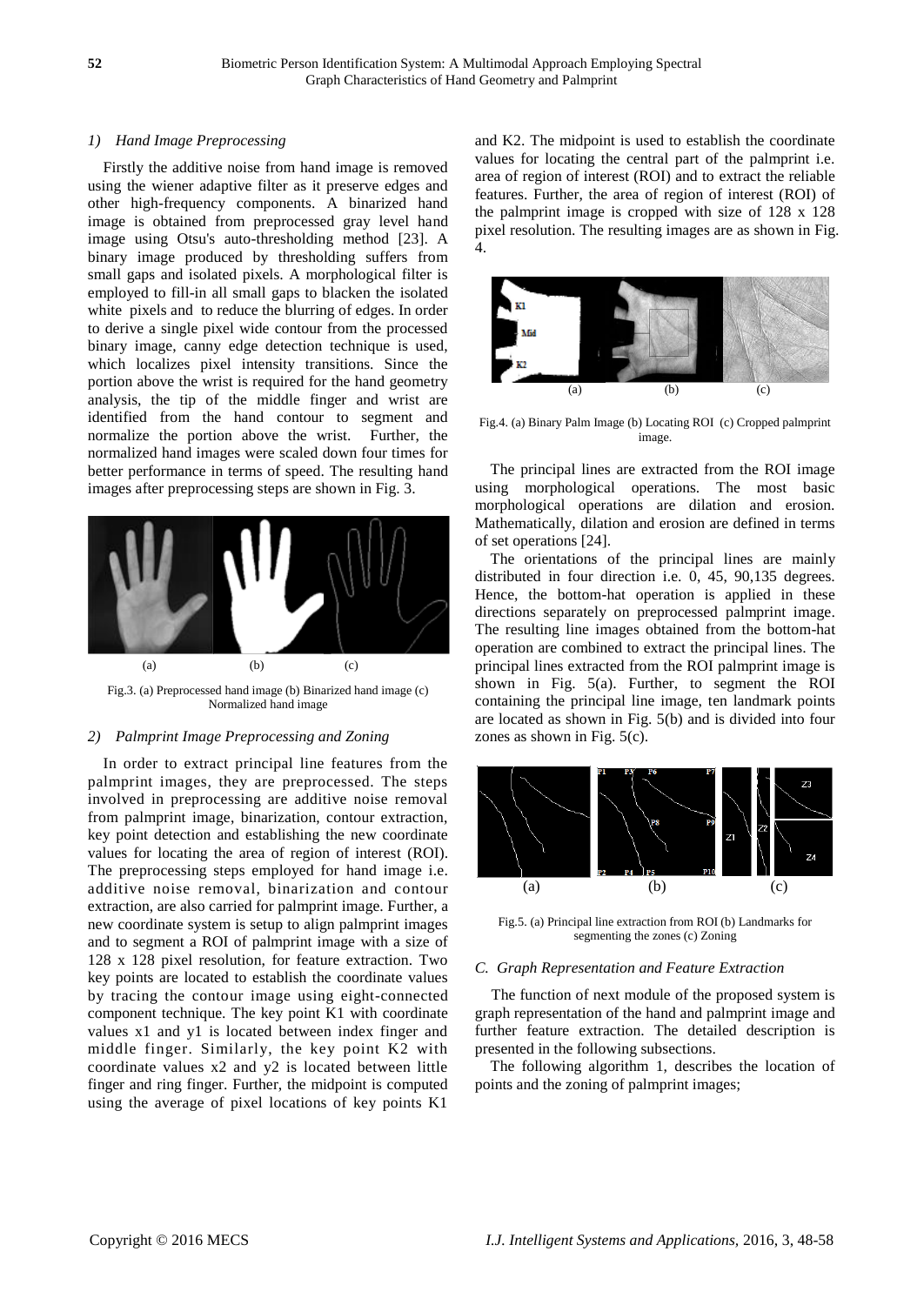#### *Algorithm 1. Zoning:*

*input : Palmprint ROI image* 

*output : Four zones containing the principal lines \\ begin* 

- *Step 1. In the ROI image containing the principal lines, locate the points P1,P2,P7 and P10 at the four corners. i.e. point P1 at the origin (i.e. x= first column, y= first row), point P2 (i.e. x= first column, y= last row), point P7 (i.e. x= last column, y= first row) and point P10 (i.e. x= last column, y=last row).*
- *Step 2. Trace horizontally from the point P1towards right till pixel with value '1' is encountered (i.e. starting of the head line) locate the point P3.*
- *Step 3. From the point P3 trace vertically towards downwarddirection till the last row to locate point P4.*
- *Step 4. Segment the area covered between the points P1, P2, P4 and P3 of the ROI image to represent zone1 (Z1).*
- *Step 5. From the point P4 trace horizontally towards right till pixel with value '1' is encountered (i.e. end of the heart line) locate the point P5.*
- *Step 6. From the point P5 trace vertically towards upwarddirection till the first row to locate point P6.*
- *Step 7. Segment the area covered between the points P3, P4, P5 and P6 of the ROI image to represent zone2 (Z2).*
- *Step 8. Locate the point P8 by computing the midpoint value of points P5 and P6.*
- *Step 9. Trace horizontally from the point P8 towards right till the last column to locate the point P9.*
- *Step 10. Segment the area covered between the points P6, P7, P9 and P8 of the ROI image to represent zone3 (Z3).*
- *Step 11. Segment the area covered between the points P5, P8, P9 and P10 of the ROI image to represent zone4 (Z4). \\ end*

*Note: Refer to Fig. 5(b).*

#### *1) Graph Representation of Hand Image*

The hand image is represented as a weighted undirected complete connected graph by locating twelve landmarks points (nodes) by tracing the hand contour using eight-connected component technique. Firstly the five fingertip nodes (i.e. P3, P5, P7, P9 and P11) and four valley point nodes (i.e. P4, P6, P8, P10) between adjacent fingers are located by tracing the hand contour. Further two reference nodes (P1, P12) are located above the wrist. Where nodes P1and P12 are the bottom left and bottom right points of the palm respectively. Node P12 is located by tracing vertically towards downward-direction from node P10 till pixel with value '1' lies in the same column i.e. width of the thumb finger. Further, node P1 is located by searching the pixel value '1' towards left from the nodes P12. Similarly the node P2 is located by searching the pixel value '1' towards left from the node P10. The twelve nodes (vertices) located on the hand contour image is shown in Fig. 6(a). After locating the 'N' (twelve) landmark nodes on the hand contour, every node is connected with all other (N-1) nodes of the hand image as shown in Fig. 6(b) and weights are assigned to each of the  $N/2*(N-1)$  edges by measuring their euclidean distance, in the image.

Let the weighted undirected complete graph representation of the hand image be described with  $G =$  $(V, E)$  as shown in Fig. 6(c), where  $V = (P1, P2, \ldots, PN)$ denotes set of vertices of a graph and E denotes its set of edges which are  $N/2*(N-1)$  in number. Each edge is assigned a distance value d:  $V \times V \rightarrow R$  satisfying d (Pi, Pj) = d (Pj, Pi) and d (Pi, Pj)  $\geq 0$ . Where 'd' is the straight-line distance between any pair of nodes, calculated using the euclidean distance.

$$
d_{ij} = \sqrt{((x_i - x_j)^2 + (y_i - y_j)^2)}
$$
 (1)

where (xi, yi) and (xj, yj) are spatial coordinates of two nodes Pi and Pj of the complete connected graph representation of the hand image [25]. The representations of palmprint image graph is explained in the following subsection.



Fig.6. (a) Referencing nodes extraction (b) Interconnection between nodes (c) Graph representation of the hand image

#### *2) Graph Representation of Palmprint Image*

To represent the palmprint image as a weighted undirected graph it is required to compute the seven Hu invariant moments and centroids of each of the four zones. The four centroids and seven Hu moments are represented as nodes of a graph  $G = (V, E)$ . Where  $V=$ (V1, V2,. ., V11) is a set of eleven vertices of a graph. Firstly the four centroid points corresponding to zone 1, zone 2, zone 3 and zone 4 (i.e. V1, V2, V3 and V4) are located further seven virtual nodes (i.e. V5, V6, V7, V8, V9, V10 and V11) are used to represent the seven absolute Hu moments.

Further the edges  $E = (E1, E2, \dots E32)$  are constructed as follows: an edge from node V1 to node V2, an edge from node V2 to node V3, an edge from node V2 to node V4, an edge from node V3 to node V4.



Fig.7. Graph representation of the palmprint image

Seven other edges are constructed from every centroid node (i.e. V1, V2, V3 and V4) to the remaining seven virtual nodes (i.e. V5, V6, V7, V8, V9, V10 and V11). Hence totally thirty two edges are constructed. Each edge

Copyright © 2016 MECS *I.J. Intelligent Systems and Applications,* 2016, 3, 48-58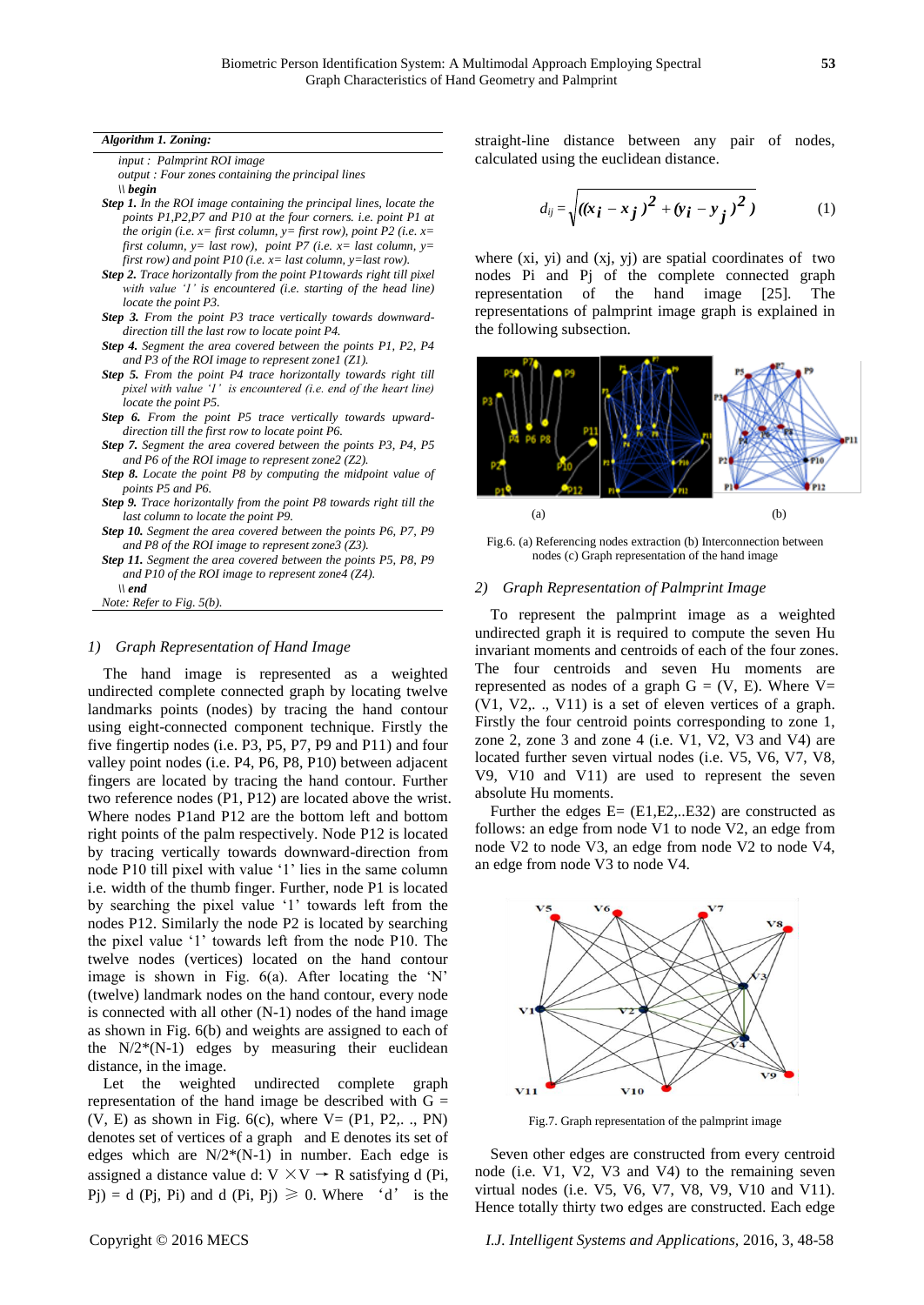is assigned a weight value d:  $V \times V \rightarrow R$  satisfying d (Vi,  $V(j) = d$  (V<sub>i</sub>, V<sub>i</sub>) and d (V<sub>i</sub>, V<sub>j</sub>)  $\geq 0$ . The weights are assigned to the edges  $(V1, V2)$ ,  $(V2, V3)$ ,  $(V2, V4)$  and (V3, V4) by measuring euclidean distance between the centroid nodes. The seven absolute Hu moments computed for each zone of the image represent the edge weights of the edges from the centroids of the corresponding zone to the virtual node representing the moment. The eleven nodes (vertices) used for representing the palmprint image are shown in Fig. 7.

Moment invariants have been extensively applied to image pattern recognition, image registration and image reconstruction. Hu derived six absolute orthogonal invariants and one skew orthogonal invariant based upon algebraic invariants, which are independent of position, size and orientation [26]. The central moment relationships u p to the level three are used for computations of Hu invariant moments. The scale invariance is obtained by normalization [27].

The normalized central moments are computed using " $(2)$ ".

$$
n_{pq} = \frac{u_{pq}}{u_{00}^r}
$$
 Where  $r = \frac{p+q}{2} + 1$  (2)

The seven moment invariants have the useful property of being unchanged under image scaling, translation and rotation and are given in "(3)".

$$
\phi_1 = n20 + n02
$$
\n
$$
\phi_2 = (n20 + n02)^2 + 4n_1^2
$$
\n
$$
\phi_3 = (n30 - 3n12)^2 + (3n21 - n03)^2
$$
\n
$$
\phi_4 = (n30 + n12)^2 + (n21 + n03)^2
$$
\n
$$
\phi_5 = (n30 - 3n12) (n30 + n12) [ (n30 + n12)^2 - 3(n21 + n03)^2] + (3n21 - n03) (n21 + n03)
$$
\n
$$
[3(n30 + n12)^2 - (n21 + n03)^2]
$$
\n
$$
\phi_6 = (n20 - n02) [ (n30 + n12)^2 - (n21 + n03)^2] + 4n1(n30 + n12) (n21 + n03)^2
$$
\n
$$
\phi_7 = (3n21 - n03) (n30 + n12) [ (n30 + n12)^2 - 3(n21 + n03)^2] - (n30 - 3n12) (n21 + n03)
$$
\n
$$
[3(n30 + n12)^2 - (n21 + n03)^2]
$$

These moment invariants are computed for all the zones of the image. In this work the moment invariants are used as edge weights of the edges from the centroids of the corresponding zone to the virtual node representing the moment. This novel representation gives a topological characterization to the image moments. Further these characteristics are abstracted through the spectral properties of the graph representation giving a more abstract representation of the features. The feature extraction from the graph representation of hand and palmprint to construct the multimodal feature vector is described in the following sub-section.

## *3) Feature Extraction from Graph Representation of Hand and Palmprint Image*

In the proposed work, the multimodal biometric feature vector is formed by concatenating the spectral properties extracted from the undirected graph representation of both hand and palmprint images. In order to calculate the spectral properties (eigenvalues and eigenvectors), the weighted adjacency matrix representation of the undirected graph is used.

Let S and T be the weight adjacency matrices, representing the weight of the edges between pairs of the vertices of a hand image graph and palmprint image graph respectively. The adjacency matrix is nonnegative, symmetric and irreducible for undirected graphs. In general terms this can be written as

$$
S(Pi, Pj) = \begin{cases} dij & if (Pi, Pj) \in E \quad 1 \le i \le N, \ 1 \le j \le N \\ 0 & Otherwise \end{cases}
$$
(4)

Where N is the number of nodes in respective graph. The spectral properties of the weight adjacency matrix will provide useful and complete information about the structure of the graph. In geometric terms the relationship between weighted adjacency matrices S, T and spectral properties is given by

$$
(S - \lambda_I I)u_I = 0 \text{ and } (T - \lambda_2 I)u_2 = 0 \tag{5}
$$

where u1 and u2 are the column vectors and  $\lambda_1$  and  $\lambda_2$ (lambda) are scalars. For non-zero vectors u1 and u2 the scalars  $\lambda_1$  and  $\lambda_2$  are called eigenvalues of the graph's weighted adjacency matrices S and T respectively, the vectors u1 and u2 are called eigenvectors corresponding to  $\lambda_1$  and  $\lambda_2$ . Each eigenvector is associated with a specific eigenvalue. One eigenvalue can be associated with several number of eigenvectors. Among the eigenvalues of the weighted adjacency matrices, the largest eigenvalues and the smallest eigenvalues (i.e. spectral radius) are referred to as the principal eigenvectors. The feature vector for each hand image *FHG* of size 24 X 1 is constructed by selecting two principal eigenvectors (i.e. *EVHG1* and *EVHG2*) of the weighted adjacency matrix S. The eigenvector *EVHG1* is associated with largest eigenvalue and the eigenvector  $EV_{HG2}$  is associated with smallest eigenvalue;

$$
F_{HG} = [EV_{HG1} / EV_{HG2}] \tag{6}
$$

Similarly the feature vector for each palmprint image FPP of size  $22 \times 1$  is constructed by selecting two principal eigenvectors (i.e.  $EV_{PP1}$  and  $EV_{PP2}$ ) of the weight adjacency matrix T. The eigenvector *EVPP1* is associated with largest eigenvalue and the eigenvector *EVPP2* is associated with smallest eigenvalue;

#### Copyright © 2016 MECS *I.J. Intelligent Systems and Applications,* 2016, 3, 48-58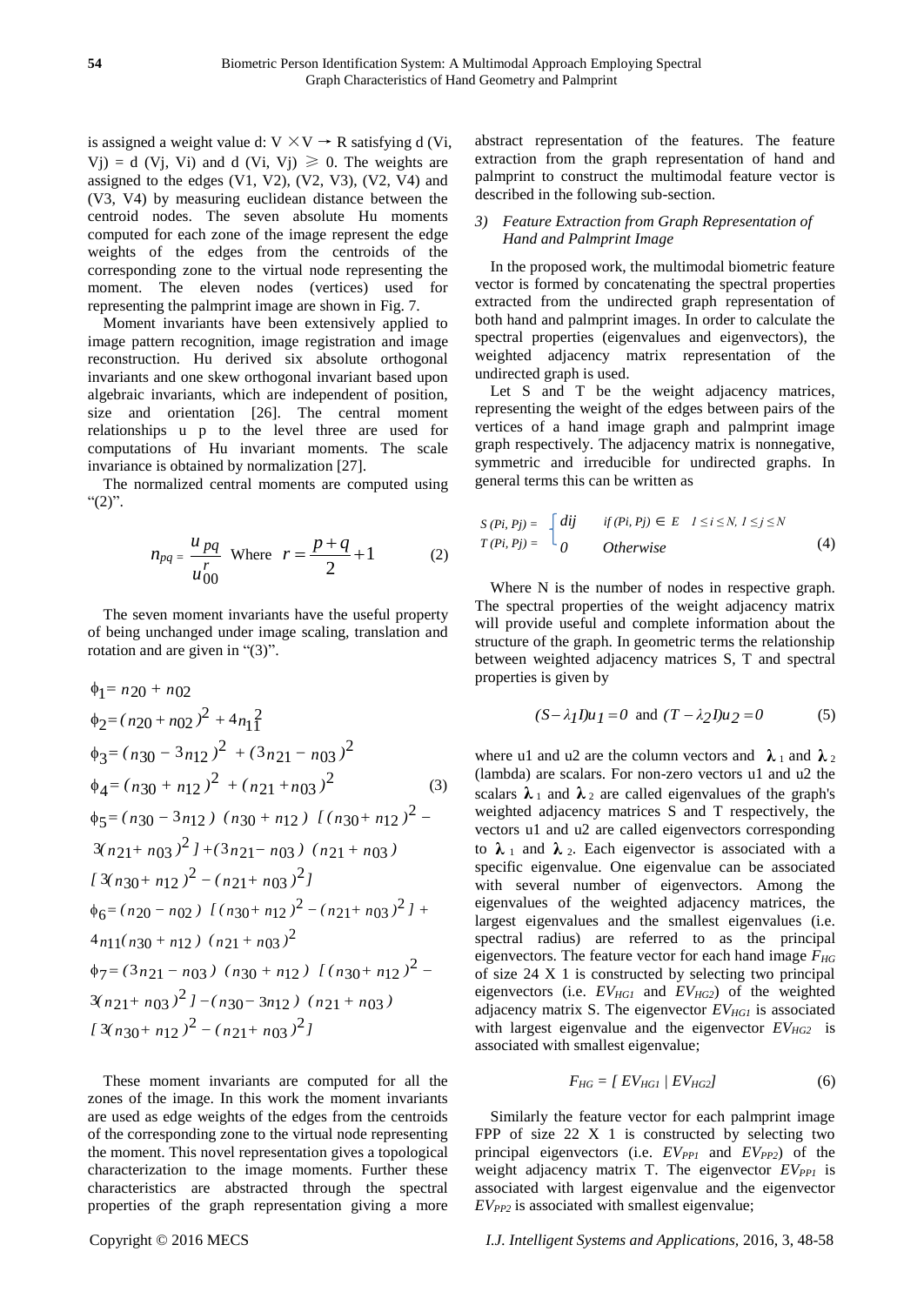$$
F_{PP} = [EV_{PPI} / EV_{PP2}] \tag{7}
$$

In order to enhance the performance of the biometric system, the feature vectors extracted from each biometric trait are fused (i.e. concatenated) together to produce a single multimodal biometric template i.e.  $F_{MB}$  of size 46 x 1. As the feature vectors extracted from both the traits are compatible, normalization of the multimodal biometric template is not required. Hence the multimodal biometric template with feature level fusion is represented as

$$
F_{MB} = [F_{HG} / F_{PP}] \tag{8}
$$

The feature level fusion is expected to be the best type of fusion as the feature vectors constitute the richest source of information [25]. The knowledge base is constructed using the templates of 144 users.

In the proposed work, the multiclass support vector machine classifier is used for user identification. The support vector machine (SVM) is a statistical learning method based on a structural risk minimization principle and works by minimizing the Vapnik Chervonenkis (VC) dimensions [26]. Support vector machine (SVM) is a supervised statistical learning method that analyzes data and recognizes patterns and is used for classification and regression analysis. A classification task usually involves training and testing data which consists of some data instances. Each instance in the training set contains one "target value" (class labels) and several "attributes" (features). The performance of SVM largely depends on the kernel(i.e. discriminant) function. The different kernels functions used in SVM classifier are linear, polynomial, Gaussian radial basis function (RBF) and sigmoid (hyperbolic tangent). In this work Gaussian radial basis function (RBF) kernel is employed as it selects smooth solutions and is given by "9,"

$$
K(x_i, x_j) = \exp(-\frac{\left\|x_i - x_j\right\|^2}{2\sigma^2})
$$
 (9)

A SVM classifier can predict or classify input data belonging to two distinct classes by finding a hyper plane of a maximum margin between them. However, SVMs can be used as multiclass classifiers by treating a K-class classification problem as K two-class problems which is known as one-against-all classification.

The identification is one-to-many matching, and is 'closed-set' if the user is assumed to exist in the database. In 'closed-set' identification, the SVM classifies the individual by producing the output as  $+1$  if the user sample is belongs to the class xj; otherwise the output is -1which is obtained using "(10)";

$$
\delta_j = \sum_{i=1}^{M} \alpha_i y_i K(x_i, x_j) + b \tag{10}
$$

where N is the number of training samples i.e. N=864 (6) x 144) feature vectors, yi is the class label i.e.  $1 \le y$ i  $\le$ 

144, αi is the Lagrangian multiplier, the elements xi for which  $\alpha i > 0$  are the support vectors, 'b' is bias and  $K(xi, xj)$  is the kernel function. The experimentation using the techniques described in this paper, for user identification using feature level fusion of handgeometry and palmprint is described in the following section.

#### IV. EXPERIMENTATION

The experimentation is carried out for analyzing the performance of the proposed multimodal biometric system with feature level fusion of handgeometry and palmprint traits. The system performance is evaluated with virtual multimodal biometric database,constructed for 144 users by augmenting the images of GPDS150 hand database and PolyU palmprint database. As discussed in section 3, for each user multimodal feature vector of size 46X1 is constructed by concatenating the graph spectral features (i.e. two principal eigenvectors) extracted from handgeometry i.e. 24X1 values and palmprint i.e. 22X1 values. For every user six feature vectors are used to train multiclass SVM. The remaining images of the virtual multimodal biometric database are employed for testing. Hence, for 144 users the knowledge base with 864 feature vectors is constructed and used for training the RBF kernel based multiclass support vector machine.

During identification, the multimodal feature vector of a user is generated and is identified using trained multiclass support vector machine. The experimentation is conducted for different set of users viz. 50, 100 and 144 users to test the robustness of the proposed multimodal biometric system by using multiclass SVM classifier. In order to analyze the performance, the proposed multimodal biometric system is compared with unimodal biometric systems with handgeometry and palmprint traits only. The system performance is tabulated in Table 2.

The identification rate of 93.23% for hand geometry, 98.34% for palmprint and 99.19% for multimodal biometric after feature level fusion of hand geometry and palmprint modalities are achieved for 144 users at the rank,  $k=1$ .

| Number<br>of Users | <b>Modality</b>        | GAR<br>in $%$ | <b>FAR</b><br>in $\%$ | FRR<br>in $%$ |
|--------------------|------------------------|---------------|-----------------------|---------------|
| 50                 | <b>Hand Geometry</b>   | 96.50         | 1.50                  | 3.50          |
|                    | Palmprint              | 100.00        | 0.00                  | 0.00          |
|                    | Proposed Method        | 100.00        | 0.00                  | 0.00          |
| 100                | <b>Hand Geometry</b>   | 94.25         | 1.50                  | 5.75          |
|                    | Palmprint              | 99.00         | 0.50                  | 1.00          |
|                    | <b>Proposed Method</b> | 99.46         | 0.30                  | 0.54          |
| 144                | <b>Hand Geometry</b>   | 93.23         | 0.68                  | 6.76          |
|                    | Palmprint              | 98.34         | 0.37                  | 1.66          |
|                    | <b>Proposed Method</b> | 99.19         | 0.17                  | 0.81          |

Table 2. Recognition Performance

Copyright © 2016 MECS *I.J. Intelligent Systems and Applications,* 2016, 3, 48-58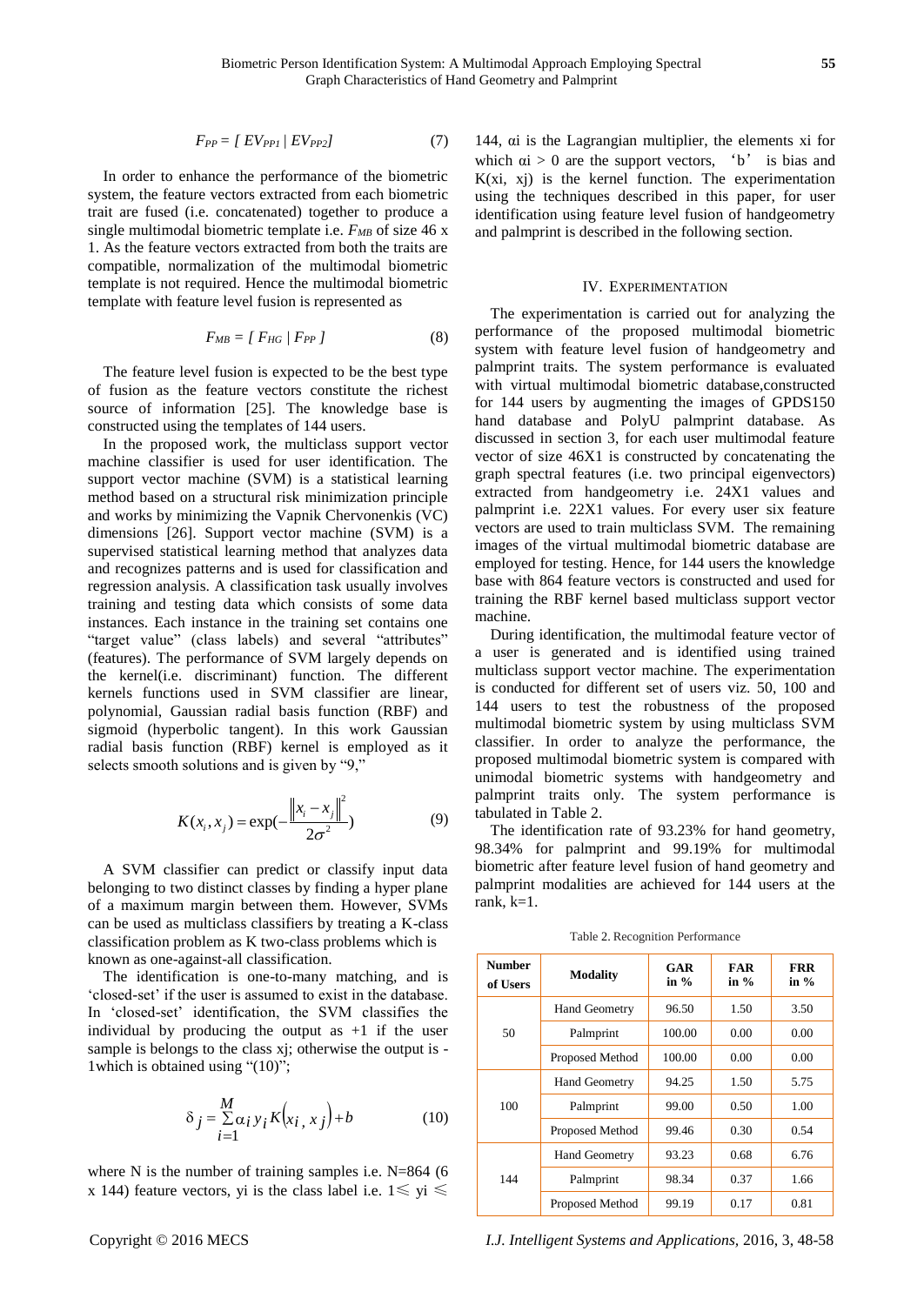The results show the robustness of the proposed methodology using multimodal biometric traits. But as the number of users are increased the performance degrades as shown in Table 2.



Fig.8. Cumulative Match Characteristics Curve (a) Handgeometry Biometric trait (b) Palmprint Biometric trait (c) Proposed multimodal biometric system (d) Comparison of handgeometry, palmprint and multimodal biometric system for 144 users

| Table 3. Comparison of The Proposed Work With Previous Works |  |
|--------------------------------------------------------------|--|
|--------------------------------------------------------------|--|

| <b>Authors</b>                            | Size of the<br><b>Database</b>       | <b>Number and Description of Features</b>                                                                                      | <b>Classification</b>              | $CRR\%$         |
|-------------------------------------------|--------------------------------------|--------------------------------------------------------------------------------------------------------------------------------|------------------------------------|-----------------|
| Ajay Kumar et al., [30],<br>2004.         | 100 users<br>$(1000$ Images)         | 16 hand geometry features and palmprint line<br>features                                                                       | Normalized<br>correlation          | 98.30%          |
| Han C., [16], 2004.                       | 50 Users<br>$(1500$ Images)          | Finger widths and lengths features of hand<br>geometry and the Gabor features from<br>palmprint                                | Positive Boolean<br>function (PBF) | 94.70%          |
| Ajay Kumar et al., [15],<br>2006.         | 100 users<br>$(1000 \text{ Images})$ | 23 features of handgeometry, Out of 144 DCT<br>coefficients from palmprint, 75 most important<br>characteristics are selected. | Bayes, K-NN, SVM<br>and ANN        | 98.00%<br>(SVM) |
| Dewi Yanti Liliana et<br>al., [17], 2012. | 50 Users<br>$(200 \text{ Images})$   | Perimeter and chain code features from hand<br>geometry, chain code features of palmprint                                      | Dynamic time warping<br>method     | 89.00%          |
| <b>Proposed Method</b>                    | 144 Users (1440)<br>Images)          | 24 Spectral Properties of hand image graph<br>and 22 Spectral Properties of palmprint<br>image graph                           | <b>SVM</b>                         | 99.19%          |

The identification performance with cumulative match characteristics (CMC) curve for different set of users (i.e. 50, 100 and 144 users) for handgeometry, palmprint and feature level fusion of handgeometry and palmprint are depicted pictorially in Fig. 8. The proposed multimodal biometric system with feature level fusion of hand geometry and palmprint traits is compared with the previously reported similar works. The comparison between the previous works and the proposed method is depicted in Table 3.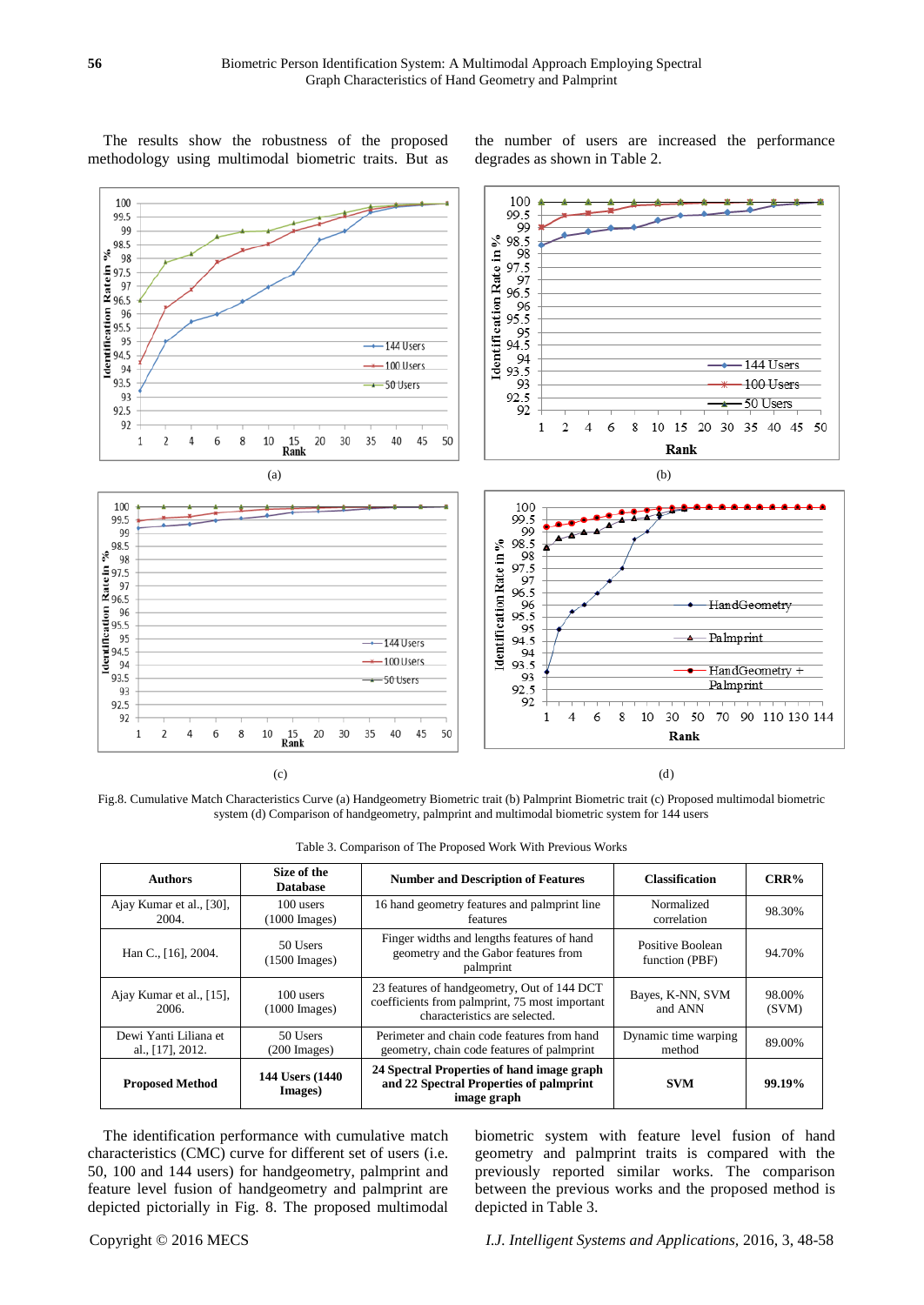The performance of the proposed multimodal biometric system with feature level fusion of hand geometry and palmprint traits is compared with the four previously reported similar works as shown in Table III. In previous works [13-15,27] the number of features extracted are more compared to the proposed method. The geometrical features [13,14,27] and chain code features[15] are extracted from the handgeometry trait. whereas DCT feature [13], Gabor feature [14], chain code feature [15] and line feature [27] are extracted from the palmprint trait.

In the proposed work experimentation is conducted on larger size of the database i.e. 144 users compared to other works i.e. 50 users in [14,15] and 100 users in [13,27]. The correct identification rate of 99.19% with 46 number of features for the proposed multimodal biometrics system is achieved with multi-class SVM classifier.

Irrespective of database the result shows that, the proposed methodology for user identification using multimodal biometric with feature level fusion of hand geometry and palmprint performs better than the previously reported multimodal biometric system with handgeometry and palmprint traits.

# V. CONCLUSION

In this paper, a novel graph theoretic approach to multimodal biometric system using feature level fusion of hand geometry and palmprint traits is presented. The geometrical information embedded in the user hand and palmprint images are extracted through the graph representations. The hand image and palmprint images are separately represented as weighted undirected graphs. The topological characterization of the image moments by representing them, as the virtual nodes of the palmprint image graph is a novel feature of this work. The spectral properties (i.e. principal eigenvector features) of the weighted adjacency matrix of hand image and palmprint image graphs are extracted and used as feature vector. The feature level fusion is employed to generate single multimodal biometric template by fusing (i.e. concatenating) feature vectors extracted from hand geometry and palmprint biometric traits. The spectral characteristics of the graphs are employed for user identification using multiclass support vector machine. The correct identification rate of 99.19% for multimodal biometric with feature level fusion of hand geometry and palmprint is achieved and is shown to be better than similar reported works. This technique can be further optimized by reducing the number of edges of hand image and palmprint graphs using spanning sub-graph representation. Also the method can be subjected to further testing using other hand databases.

## **REFERENCES**

[1] Kuncheva L. I, Whitaker C. J, Shipp C. A and Duin R. P. W, 2000, "Is independence good for combining classifiers?," Procedings of International Conference on Pattern Recognition (ICPR), Vol. 2, (Barcelona, Spain), pp. 168–171, 2000.

- [2] Hong L and Jain A. K, 1998, "Integrating faces and fingerprints for personal identification," IEEE Transactions on PAMI, vol. 20, pp. 1295–1307, Dec 1998.
- [3] Donatello Conte, Pasquale Foggia, Carlo Sansone, Mario Vento, 2007, "How and Why Pattern Recognition and Computer Vision Applications Use Graphs," Applied Graph Theory in Computer Vision and Pattern Recognition, Vol. 52, pp. 85-135, 2007.
- [4] Ross, A.K. Jain, 2004,"Multimodal Biometrics: an Overview", Proceedings of 12th European Signal Processing Conference, Vienna, Austria, pp. 1221-1224 , 2004.
- [5] Dakshina Ranjan Kisku, Phalguni Gupta, Jamuna Kanta Sing, " Multibiometrics Feature Level Fusion by Graph Clustering", International Journal of Security and Its Applications, Vol. 5, No. 2, April 2011.
- [6] Rashmi Singhal, Narender Singh, Payal Jain, 2012, "Towards an Integrated Biometric Technique," International Journal of Computer Applications, Vol. 42, No.13, pp. 20-23, March 2012.
- [7] Yufei Han, Tieniu Tan, Zhenan Sung, "Palmprint Recognition Based on Directional Features and Graph Matching", Book section in Advances in Biometrics, Ed by Seon-Whan Lee and Stan Li, pp. 1164-1173, 2007.
- [8] Wang H. and Hancock E.R, 2004, "A Kernel View of Spectral Point Pattern Matching," Procedings of International Workshops on Advances in Structural and Syntactic Pattern Recognition and Statistical Techniques in Pattern Recognition, pp. 361-369, 2004.
- [9] Yang Jian, Yang Jing-yu, Zhang David and Lu Jian-feng, 2003, "Feature fusion: parallel strategy vs. serial strategy," Pattern Recognition, Vol. 36, No. 6, pp. 1961-1971, 2003.
- [10] Karki Maya, Sethu Selvi S, 2013, "Multimodal Biometrics at Feature Level Fusion using Texture Features," International Journal of Biometrics and Bioinformatics (IJBB), Vol.7, Issue 1, pp. 58-73, 2013.
- [11] Gupta Aditya, Walia Ekjok, Vaidya Mahesh, 2014, "Feature level fusion of face, palm vein and palm print modalities using Discrete Cosine Transform" IEEE Proceedings on International Conference on Advances in Engineering and Technology Research (ICAETR), pp. 1-5, 2014.
- [12] Nandakumar K. and Jain A. K., 2008, "Multibiometric Template Security using Fuzzy Vault," In Proceedings of IEEE Second International Conference on Biometrics: Theory, Applications and Systems, 2008.
- [13] Deshmukh A,Pawar S and Joshi M, 2013, "Feature Level Fusion of Face And Fingerprint Modalities Using Gabor Filter Bank," IEEE International Conference on Signal Processing, Computing and Control (ISPCC), pp.1-5, 2013.
- [14] Mhaske, V.D., Patankar, A.J., 2013, "Multimodal biometrics by integrating fingerprint and palmprint for security," IEEE International Conference on Computational Intelligence and Computing Research (ICCIC),pp. 1-5, 2013.
- [15] Ajay Kumar, David Zhang, 2006, "Personal Recognition Using Hand Shape and Texture," IEEE Image Processing, Vol. 15, No.8, pp. 2454-2461, 2006.
- [16] Han C.C, 2004, "A hand-based personal authentication using a coarse-to fine Strategy", Image and Vision Computing, Vol. 22, Issue. 11, pp. 909–918, 2004.
- [17] Dewi Yanti Liliana, Eries Tri Utaminingsih, 2012, "The combination of palm print and hand geometry for biometrics palm recognition," International Journal of Video & Image Processing and Network Security, Vol. 12,